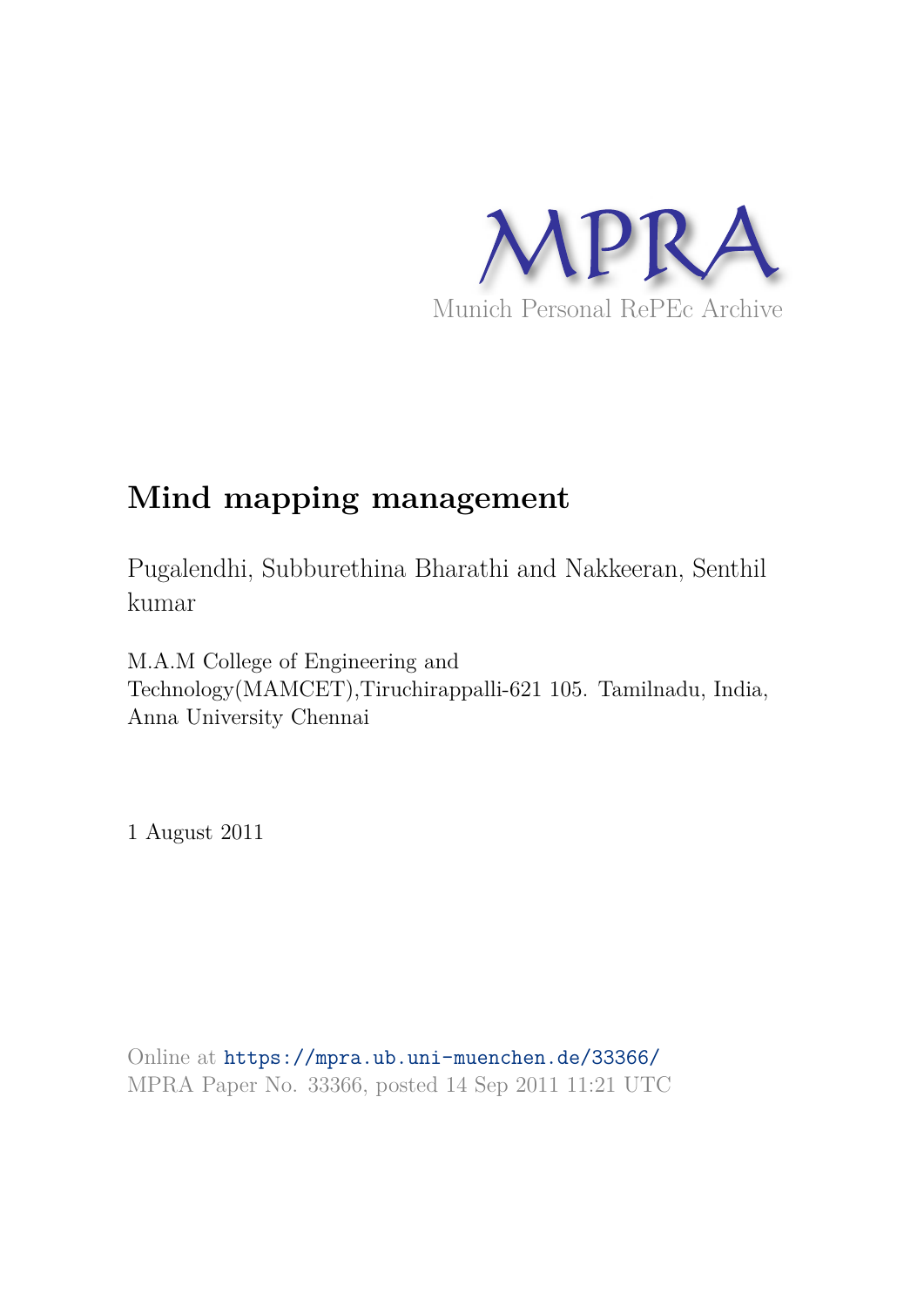# **MIND-MAPPING MANAGEMENT**

# **Dr. P. Subburethina Bharathi<sup>1</sup> & Dr. N. Senthil Kumar<sup>2</sup>**

#### **Introduction**

A mind map is a diagram used to represent words, ideas, tasks, or other items linked to and arranged around a central key word or idea. Mind maps are used to generate, visualize, structure, and classify ideas, and as an aid to studying and organizing information, solving problems, making decisions, and writing. The fundamentals of mind map are arranged naturally according to the importance of the concepts, and are classified into groupings, branches, or areas, with the goal of representing semantic or other connections between portions of information. Mind maps may also aid recall of exist ing memories.

Tony Buzan is widely credited with coining the term mind map. Mind maps are a means of organizing information visually, showing how large ideas are made of big pieces, which in turn are composed of smaller pieces. Pictorial methods for recording knowledge and modeling systems have been used for centuries in learning, brainstorming, memory, visual thinking, and problem solving by educators, engineers, psychologists, and others. British popular psychology author Tony Buzan claims to have invented modern mind mapping. The mind map continues to be used in various forms, and for various applications including learning and education (where it is often t aught as "webs", "mind webs", or "webbing"), planning, and in engineering diagramming. Mind maps help people connect information quickly. Using the mind mapping technique in project management allows a project manager to draw simple pictures that reflect complex ideas. Drawing a mind map typically starts by writing the title of a topic in the center of a whiteboard, piece of paper or software tool. The next step is to write down subtopics and draw lines out from the circle so the project manager can show the connections.

# **Mind-Mapping Guidelines:**

j

Tony Buzan suggests using the following guidelines for creating mind maps:

- 1. Start in the center with an image of the topic, using at least 3 colors.
- 2. Use images, symbols, codes, and dimensions t hroughout your mind map.
- 3. Select key words and print using upper or lower case letters.
- 4. Each word/image is best alone and sitting on its own line.
- 5. The lines should be connected, starting from the central image. The central lines are thicker, organic and thinner as they radiate out from the centre.
- 6. Make the lines the same length as the word/ image they support.
- 7. Use multiple colors throughout the mind map, for visual stimulation and also to group.
- 8. Develop your own personal st yle of mind mapping.
- 9. Use emphasis and show associations in your mind map.
- 10. Keep the mind map clear by using radial hierarchy, numerical order or outlines to embrace your branches.

# **Start in the center with an image of the topic, using at least 3 colors.**

The ideas are documented in a mind map radiate from the center of diagram, similar the branches or root system of a tree. The colors are important because they provide an extra dimension of information to help your brain interpret the data more effectively.

<sup>1</sup> Associate Professor, Department of Management Studies, M.A.M College of Engineering and Technology (MAMCET),Tiruchirappalli-621 105. Tamilnadu, India.

<sup>2</sup> Assistant Professor, Department of Management Studies, Anna University, Chennai, Tamilnadu, India.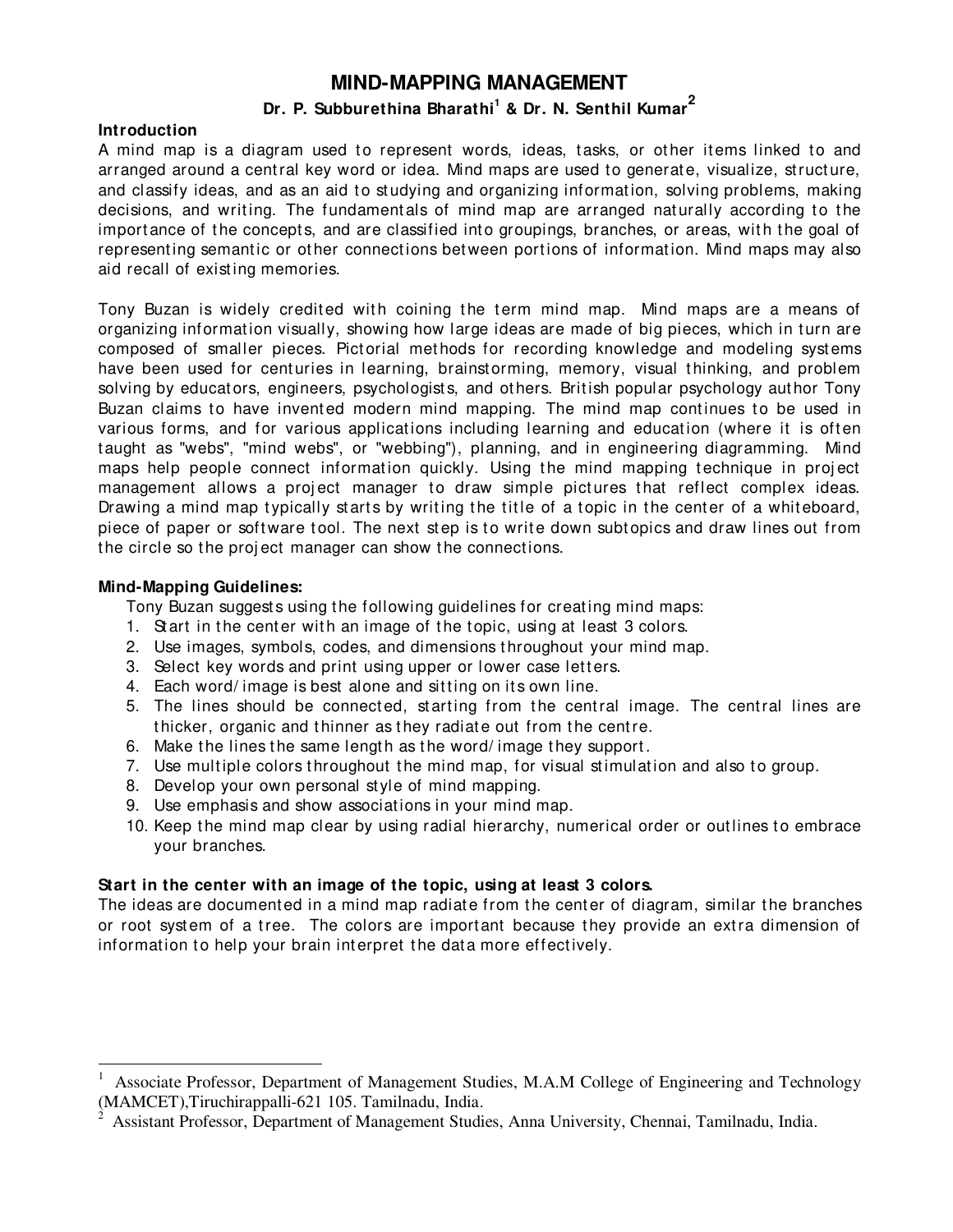# **Use images, symbols, codes, and dimensions throughout your Mind Map.**

Words are important, but pictures make it easier and faster to communicate information visually. Similarly, symbols, codes and dimensions provide a mental shorthand to speed up the communicat ion process.

# **Select key words and print using upper or lower case letters.**

Key words work well with images to convey information, similar to the way slides work in present at ions. Printing makes them legible.

#### **Each word/image is best alone and sitting on its own line.**

This is to make the mind map easy to interpret. Too many uncoordinated lines makes for a confusing mind map.

# **The lines should be connected, starting from the central image. The central lines are thicker, organic and flowing, becoming thinner as they radiate out from the centre.**

The idea here is to give the reader a visual guide as to the level of detail they're at within a mind map. Obviously, if you follow the lines through the map, you'll see how everything is connected. Varying thicknesses will make the mind map look like a system of branches or roots.

# **Make the lines the same length as the word/ image they support.**

Again, readability is the key.

**Use multiple colors throughout the Mind Map, for visual stimulation and also to encode or group.**

Much like bus routes and subway maps use color to distinguish between routes, use of color in a mind map will make it easier to follow the information.

#### **Develop your own personal style of Mind Mapping.**

Personal style allows you to create mind maps more efficiently and effectively.

# **Use emphasis and show associations in your Mind Map.**

This allows you to focus attention on key topics in the mind map.

#### **Mind mapping can be used for:**

- $\bullet$  problem solving
- outline/ framework design
- st ruct ure/ relat ionship represent at ions
- anonymous collaboration
- marriage of words and visuals
- individual expression of creativity
- condensing material into a concise and memorable format
- $\bullet$  team building or synergy creating activity
- enhancing work morale

# **Conceptual frame work of Mind-Mapping**

Mind Mapping is a pictorial way of transferring ideas from our brains onto paper very quickly and easily. With practice you will find that your brain can produce ideas faster that your pencil can write them onto paper. Ideas are normally produced by our brain in a random sequence - certain things tend to trigger off other ideas that lead to suggestions, images and concepts.

#### **Mind Mapping - Basic Rules**

The rules for producing Mind Maps are very simple and can be adapted to suit your personal preference.

- Take a piece of paper and draw a rectangle in the centre of the page.
- $\bullet$  Inside the rectangle write the name of the topic that you want to mind map.
- As each major idea or theme emerges from your brain draw a line radiating from the rect angle.
- Write the name of the major idea above each line.
- Don't spend too much time writing neatly or drawing nice straight lines- go for SPEED not NEATNESS.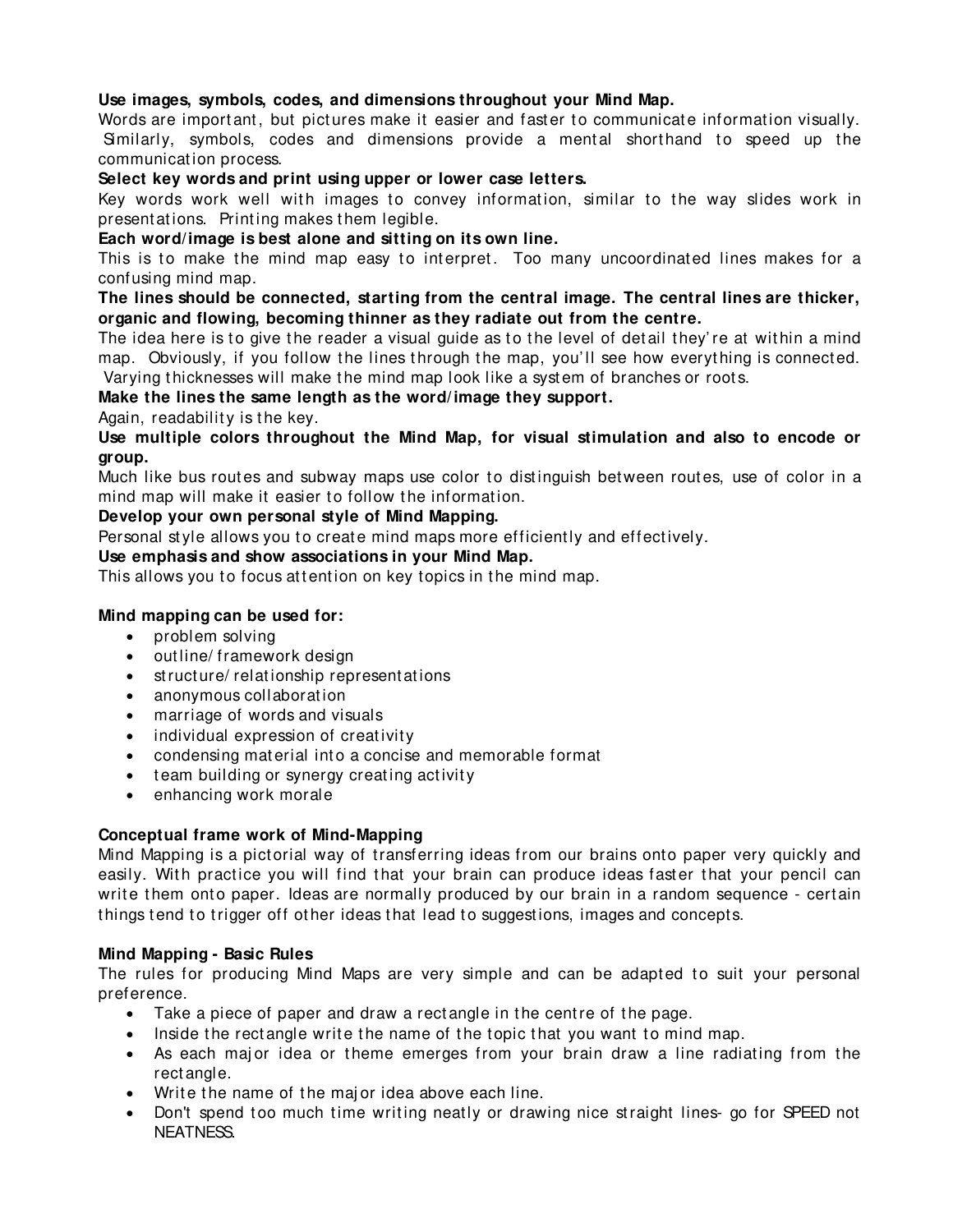- As each idea materializes, quickly check whether the idea is an extension of an existing idea.
- If the idea is something totally new, then draw a brand new line from the rectangle in the center of the page.
- Within a short space of time out Mind Map will begin to take shape. Don't be too alarmed if it looks as if a spider, with ink on its feet has crawled across the page.
	- Mind Maps are personal records of t hought processes and are normally PRIVATE.
- Once you have finished generating ideas and constructing the Mind Map you can start analysing the information shown on the mind map.

#### **Mind Mapping - Applications**

Mind Maps can be used in many different situations for planning purposes or sequencing of events. It is applied in the process of creative thinking, with links being made between themes or statements in real time as the write out is going on. Adaptation could be achieved far more easily by listening to the interview numerous times than by waiting for typed transcripts applied in traditional research applications.

# **Mind Mapping Technique in Project Management**

Using the mind mapping technique in project management typically involves analyzing a topic, figuring out how pieces of information fit together, and generating conclusions.

# **Defining Project Objectives**

A project manager can use a mind map to draw a list of the strategic goals associated with the effort .

#### **Scheduling Project Tasks**

Using the mind mapping technique for project scheduling involves writing down each project task and estimating how long each activity takes to complete. By breaking each task into subtasks, a project manager can more accurately draw a picture that reflects the precise actions and how long each task actually takes. Project managers can use mind maps to schedule tasks and allow for cont ingencies.

#### **Solving Problems**

Project managers and teams frequently encounter complex problems. Team building exercises involving generating mind maps can help generate troubleshooting procedures make decisions based on available data or determine the root cause of a production issue. For example, a project team faced with the challenge of budget reductions can list the remaining activities and propose less expensive alternatives.

#### **Documenting Meetings**

Project managers acting as meeting facilitators can draw a mind map to document all topics discussed in team meetings. The resulting visual image often triggers creative thinking. For example, listing questions about the scope of the project, unresolved problems or expertise lacking to complete a project task can serve as an effective visual status report.

#### **Structuring Project Archives**

Faced with information overload, many project managers lose track of project documents, such as functional requirements, project plans and risk registers.

#### **Conclusion**

The mind mapping technique can be used as a authoritative, creative and dynamic way to administer projects, structure and classify multifaceted information, and provide motivating reports that grasp people's attention. By minimizing words and focusing on associations, mind maps allow project managers and team members to rapidly see dependencies and problems, saving time and money. Using mind maps can notably improve a project team's productivity.

#### **References:**